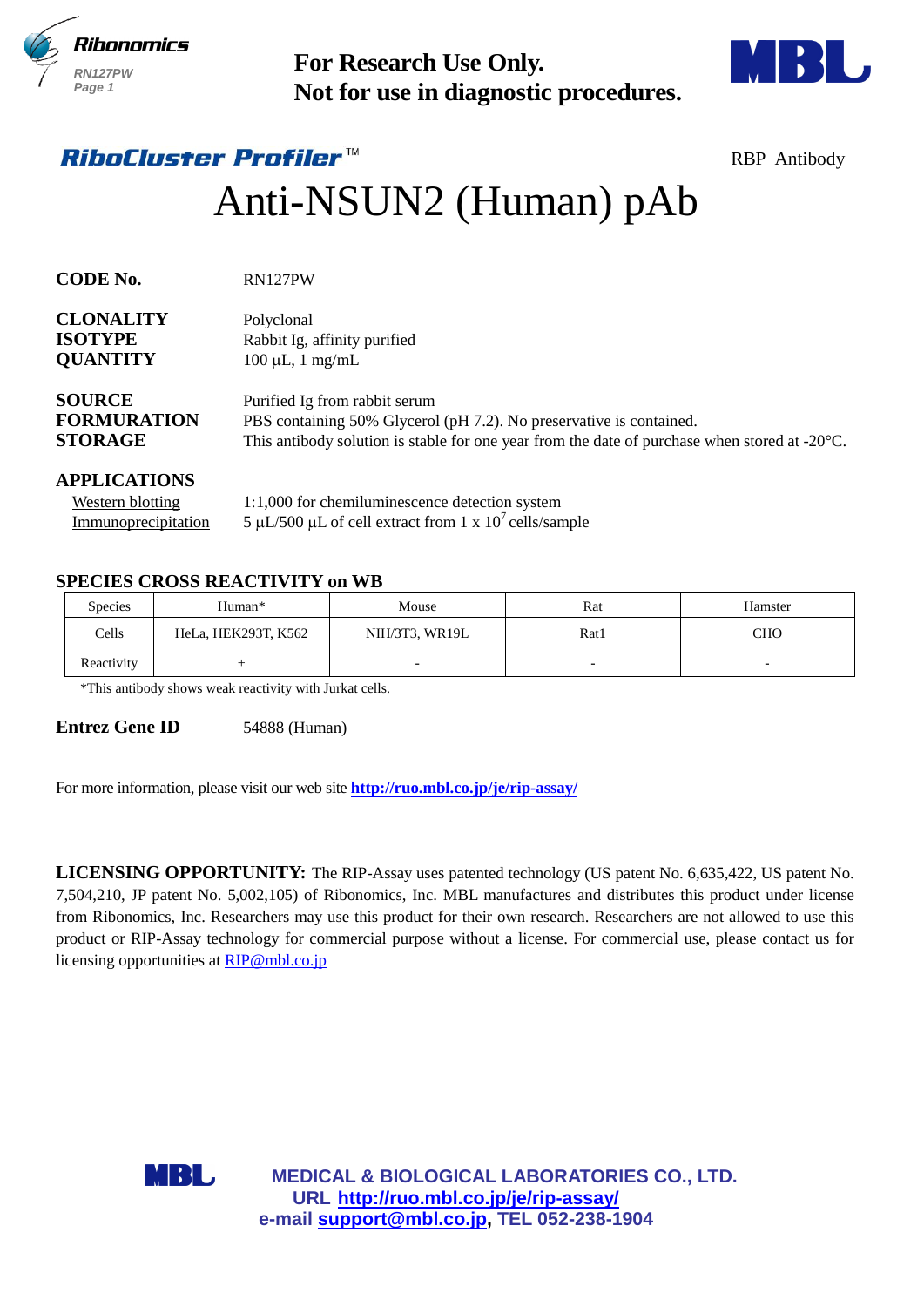#### **RELATED PRODUCTS**

| <u>RIP-Assay Kit</u>   |                                                          |
|------------------------|----------------------------------------------------------|
| <b>RN1001</b>          | <b>RIP-Assay Kit</b>                                     |
| <b>RN1005</b>          | RIP-Assay Kit for microRNA                               |
|                        |                                                          |
| RIP-Certified Antibody |                                                          |
| RN001P                 | Anti-EIF4E pAb                                           |
| RN002P                 | Anti-EIF4G1 (Human) pAb                                  |
| RN003P                 | Anti-EIF4G2 pAb                                          |
| RN004P                 | Anti-ELAVL1 (HuR) pAb                                    |
| <b>RN005P</b>          | Anti-ELAVL2 (HuB) (Human) pAb                            |
| RN006P                 | Anti-ELAVL3 (HuC) pAb                                    |
| RN007P                 | Anti-IGF2BP1 (IMP1) pAb                                  |
| RN008P                 | Anti-IGF2BP2 (IMP2) pAb                                  |
| RN009P                 | Anti-IGF2BP3 (IMP3) pAb                                  |
| RN010P                 | Anti-MSI1 (Musashi1) pAb                                 |
| RN011P                 | Anti-PTBP1 (Human) pAb                                   |
| RN012P                 | Anti-STAU1 (Human) pAb                                   |
| RN013P                 | Anti-STAU2 (Human) pAb                                   |
| RN015P                 | Anti-YBX1 pAb                                            |
| RN019P                 | Anti-HNRNPK pAb                                          |
| <b>RN020P</b>          | Anti-ILF3 (Human) pAb                                    |
| <b>RN021P</b>          | Anti-KHDRBS1 pAb                                         |
| <b>RN022P</b>          | Anti-PABPC4 pAb                                          |
| RN024P                 | Anti-PCBP1 pAb                                           |
| RN025P                 | Anti-PCBP2 pAb                                           |
| RN026P                 | Anti-PUM1 pAb                                            |
| RN027P                 | Anti-PUM2 pAb                                            |
| <b>RN028P</b>          | Anti-EIF2C1 (AGO1) pAb                                   |
| RN032P                 | Anti-CIRBP pAb                                           |
| RN033P                 | Anti-TNRC6A (GW182) (Human) pAb                          |
| RN037P                 | Anti-AUH pAb                                             |
| RN038P                 | Anti-CPEB1 pAb                                           |
| <b>RN041P</b>          | Anti-KHDRBS2 (SLM1) pAb                                  |
| RN045P                 | Anti-SLBP pAb                                            |
| <b>RN001M</b>          | Anti-IGF2BP1 (IMP1) mAb (6H6)                            |
| <b>RN003M</b>          | Anti-EIF2C2 (AGO2) (Human) mAb (1B1-E2H5)                |
| <b>RN004M</b>          | Anti-Ribosomal P0/P1/P2 mAb (9D5)                        |
| <b>RN005M</b>          | Anti-EIF2C2 (AGO2) mAb (2A8)                             |
| RN006M                 | Anti-EIF4E mAb $(C107-3-5)$                              |
| RN007M                 | Anti-ELAVL1 (HuR) mAb (C67-1)                            |
| RN009M                 | Anti-PABPC1 mAb (10E10)                                  |
| <b>RN011M</b>          | Anti-2,2,7-trimethylguanosine (m <sub>3</sub> G/TMG) mAb |
|                        | $(C1-36)$                                                |
|                        |                                                          |
| <b>RBP</b> Antibody    |                                                          |
| RN008MW                | Anti-ELAVL1 (HuR) mAb (C54-6)                            |
| RN010MW                | Anti-PIWIL1 (MIWI) mAb (2D9)                             |
| RN023PW                | Anti-PABPN1 pAb                                          |
| RN047PW                | Anti-PTBP2 pAb                                           |
| RN050PW                | Anti-GRSF1 pAb                                           |
| RN051PW                | Anti-HDLBP (Vigilin) pAb                                 |
| RN052PW                | Anti-HNRNPC pAb                                          |
| RN054PW                | Anti-PCBP3 pAb                                           |
| RN060PW                | Anti-HNRNPD (AUF1) pAb                                   |
| RN061PW                | Anti-HNRNPA0 pAb                                         |
| RN063PW                | Anti-DHX9 pAb                                            |
| RN064PW                | Anti-FUSIP1 (SRSF10) pAb                                 |

RN065PW Anti-KHSRP pAb RN067PW Anti-PPP1R10 pAb

RN068PW Anti-PPP1R8 pAb RN069PW Anti-RBM14 pAb RN077PW Anti-SMN1 pAb RN078PW Anti-SMNDC1 pAb RN079PW Anti-SRSF7 (9G8) pAb RN080PW Anti-SRSF3 (SRp20) pAb RN081PW Anti-SRSF9 (SRp30c) pAb RN082PW Anti-SRSF5 (SRP40) pAb RN084PW Anti-SRRM1 (SRM160) pAb RN085PW Anti-U2AF1 pAb RN086PW Anti-U2AF2 pAb<br>RN087PW Anti-ALYREF (T Anti-ALYREF (THOC4) pAb RN088PW Anti-NXF1 (TAP) pAb RN089PW Anti-MAGOH pAb RN090PW Anti-DDX21 pAb RN091PW Anti-DDX23 pAb RN092PW Anti-NONO (P54NRB) pAb RN093PW Anti-PRPF4 pAb RN094PW Anti-PRPF8 pAb RN095PW Anti-SNRNP200 pAb RN096PW Anti-SNRNP40 pAb RN097PW Anti-SNRNP70 pAb RN098PW Anti-EDC4 pAb RN099PW Anti-EIF4A1 pAb RN100PW Anti-EXOSC5 (RRP46) (Human) pAb RN101PW Anti-FBL (Fibrillarin) pAb RN102PW Anti-GEMIN2 (Human) pAb RN103PW Anti-NCBP1 (CBP80) pAb RN104PW Anti-PAN2 (USP52) (Human) pAb RN105PW Anti-PARN pAb RN106PW Anti-SFPQ (PSF) pAb RN107PW Anti-TARDBP (TDP-43) pAb RN108PW Anti-UPF1 pAb RN109PW Anti-XRN1 (Human) pAb RN110PW Anti-CNOT7 (CAF1) pAb RN111PW Anti-ETF1 (eRF1) pAb RN112PW Anti-DCP1B (Human) pAb RN113PW Anti-DHX36 (RHAU) pAb RN114PW Anti-HNRNPA1 pAb RN115PW Anti-LIN28B (Human) pAb RN116PW Anti-DDX39B (UAP56) pAb RN117PW Anti-CCAR2 (DBC1) pAb RN118PW Anti-UPF3B pAb RN119PW Anti-GSPT2 (eRF3b) (Human) pAb RN120PW Anti-RBM8A (Y14) pAb RN121PW Anti-FTO (Human) pAb RN122PW Anti-ALKBH5 pAb RN123PW Anti-YTHDF2 pAb RN124PW Anti-RNMT (Human) pAb RN125PW Anti-HENMT1 pAb RN126PW Anti-AHCY (SAHH) pAb RN127PW Anti-NSUN2 (Human) pAb RN128PW Anti-TRMT6 (Human) pAb RN129PW Anti-DDX6 (RCK/p54) pAb RN130PW Anti-TRMT61A (Human) pAb

D346-3 Anti-5-methylcytidine  $(m<sup>5</sup>C)$  mAb (FMC-9)

For the latest information of RiboCluster Profiler™, please visit our website at<http://ruo.mbl.co.jp/je/rip-assay/>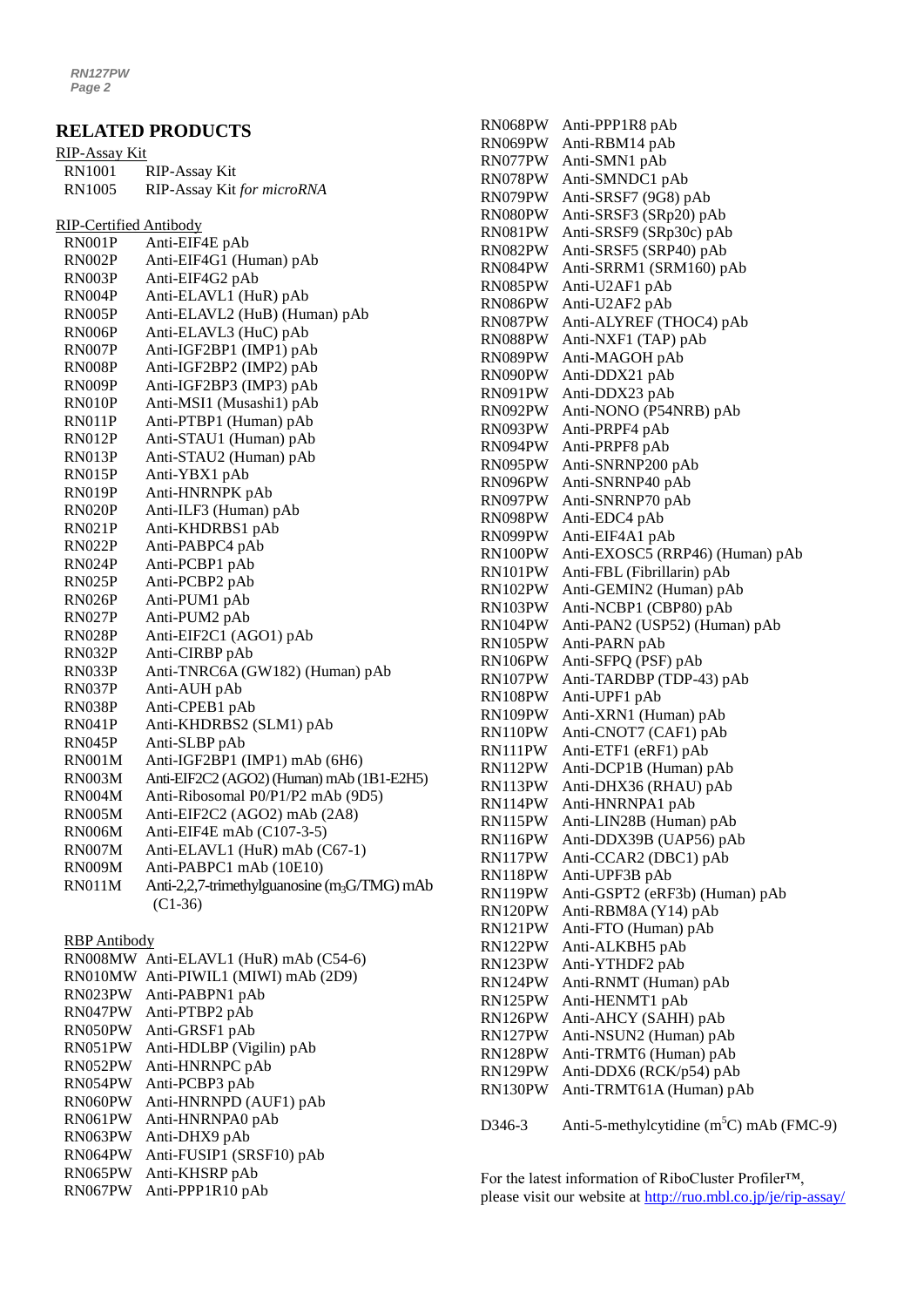#### *a g* **SDS-PAGE & Western blotting**

- 1) Wash 1 x 10<sup>7</sup> cells 3 times with PBS and suspend them in 1 mL of Laemmli's sample buffer, then sonicate briefly (up to 20 sec.).
- 2) Boil the samples for 3 min. and centrifuge. Load 10  $\mu$ L of the sample per lane in a 1-mm-thick SDS-polyacrylamide gel (10%) acrylamide) for electrophoresis.
- 3) Blot the protein to a polyvinylidene difluoride (PVDF) membrane at 1 mA/cm<sup>2</sup> for 1 hr. in a semi-dry transfer system (Transfer Buffer: 25 mM Tris, 190 mM glycine, 20% MeOH). See the manufacturer's manual for precise transfer procedure.
- 4) To reduce nonspecific binding, soak the membrane in 5% skimmed milk (in PBS, pH 7.2) overnight at 4°C.
- 5) Wash the membrane with PBS-T [0.05% Tween-20 in PBS] (5 min. x 3 times).
- 6) Incubate the membrane with primary antibody diluted with 1% skimmed milk (in PBS, pH 7.2) as suggested in the **APPLICATIONS** for 1 hr. at room temperature. (The concentration of antibody will depend on the conditions.)
- 7) Wash the membrane with PBS-T (10 min. x 3 times).
- 8) Incubate the membrane with the 1:5,000 o[f Anti-IgG \(Rabbit\) pAb-HRP](http://ruo.mbl.co.jp/g/dtl/A/330/) (MBL; code no. 458) diluted with 1% skimmed milk (in PBS, pH 7.2) for 1 hr. at room temperature.
- 9) Wash the membrane with PBS-T (10 min. x 3 times).
- 10) Wipe excess buffer on the membrane, then incubate it with appropriate chemiluminescence reagent for 1 min. Remove extra reagent from the membrane by dabbing with paper towel, and seal it in plastic wrap.
- 11) Expose to an X-ray film in a dark room for 3 min. Develop the film as usual settings. The condition for exposure and development may vary.

(Positive controls for Western blotting; HeLa, HEK293T and K562)



#### *Western blot analysis of human NSUN2*

Lane 1: HeLa Lane 2: HEK293T Lane 3: Jurkat Lane 4: K562 Lane 5: NIH/3T3 Lane 6: WR19L Lane 7: Rat1 Lane 8: CHO

Immunoblotted with Anti-NSUN2 (Human) pAb (RN127PW)